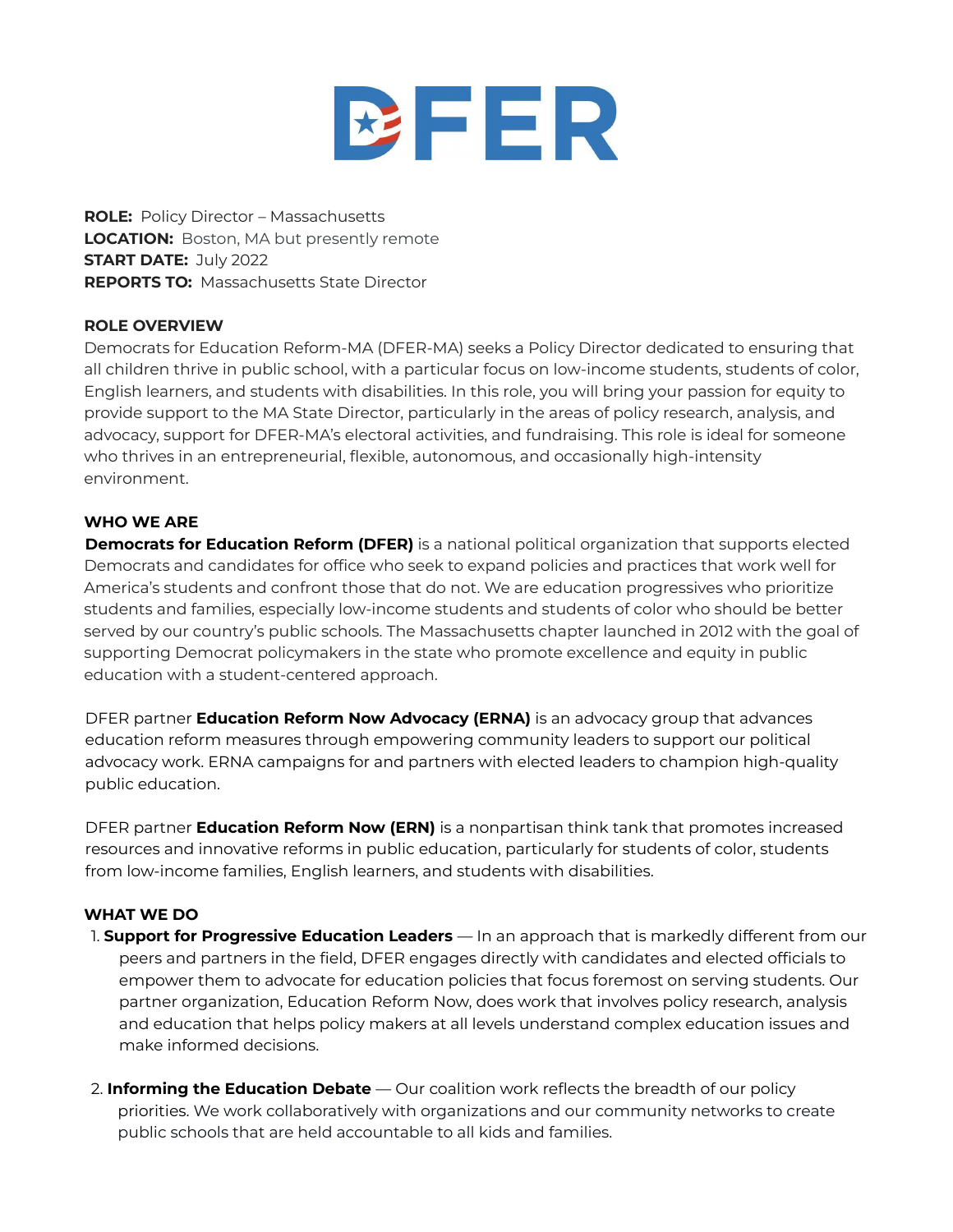3. **Targeted Interventions and Rapid Response** — DFER's reach from the most local district relationships to state and federal policymakers enables us to respond quickly to the changing landscape and policy trends. Activities vary significantly from project to project and may include training, policy analysis, public engagement, electoral and issue advocacy, and policy guidance for elected officials and local advocates.

# **KEY RESPONSIBILITIES**

## Policy & Communications

- Maintain expertise in education policy and proposed policy changes in the state's legislature and executive branch as well as in local communities; stay abreast of education policy changes at the federal level and in other states to the extent they inform Massachusetts policy .
- Research and draft policy briefs, analysis, and other materials for external parties, e.g. government officials, supporters, and partners.
- Lobby and/or support DFER MA lobbyists as needed (e.g., procure data, research legislative history, testify, etc.).
- Draft op-eds, letters to the editor, speeches, monthly email newsletter, and other communications materials.

#### Political & Electoral Work

- Assist in developing and implementing a strategy to elect, re-elect, and cultivate candidates and elected officials who would serve as leaders on equity and excellence in education.
- Assist in the direct support of campaigns or independent expenditures .
- Build and cultivate relationships with coalition partners and Democratic entities.
- Build and cultivate relationships with elected officials and their staff.

## Organizational Support

- Lead the internship program, including recruitment, interviews, onboarding, and day-to-day management.
- Provide fundraising support, e.g., drafting grant proposals and reports, assisting with donor communications, conducting donor research, event planning.
- Assist in developing and implementing an events strategy to engage local stakeholders.
- Work with coalition members and partners to plan and execute joint events as needed.
- Work with the Finance and Operations teams to manage compliance and required finance reporting.

#### **QUALIFICATIONS**

- Bachelor's degree required
- Passion for DFER's mission and vision including a commitment to diversity, equity and inclusion
- Excellent communication skills, both verbal and written
- Strong research and analysis skills
- Knowledge of Massachusetts education policy highly desirable
- Experience with political campaigns highly desirable
- Ability to develop and maintain effective external relationships, including with government officials, candidates, and their staff
- Track record of successful project management